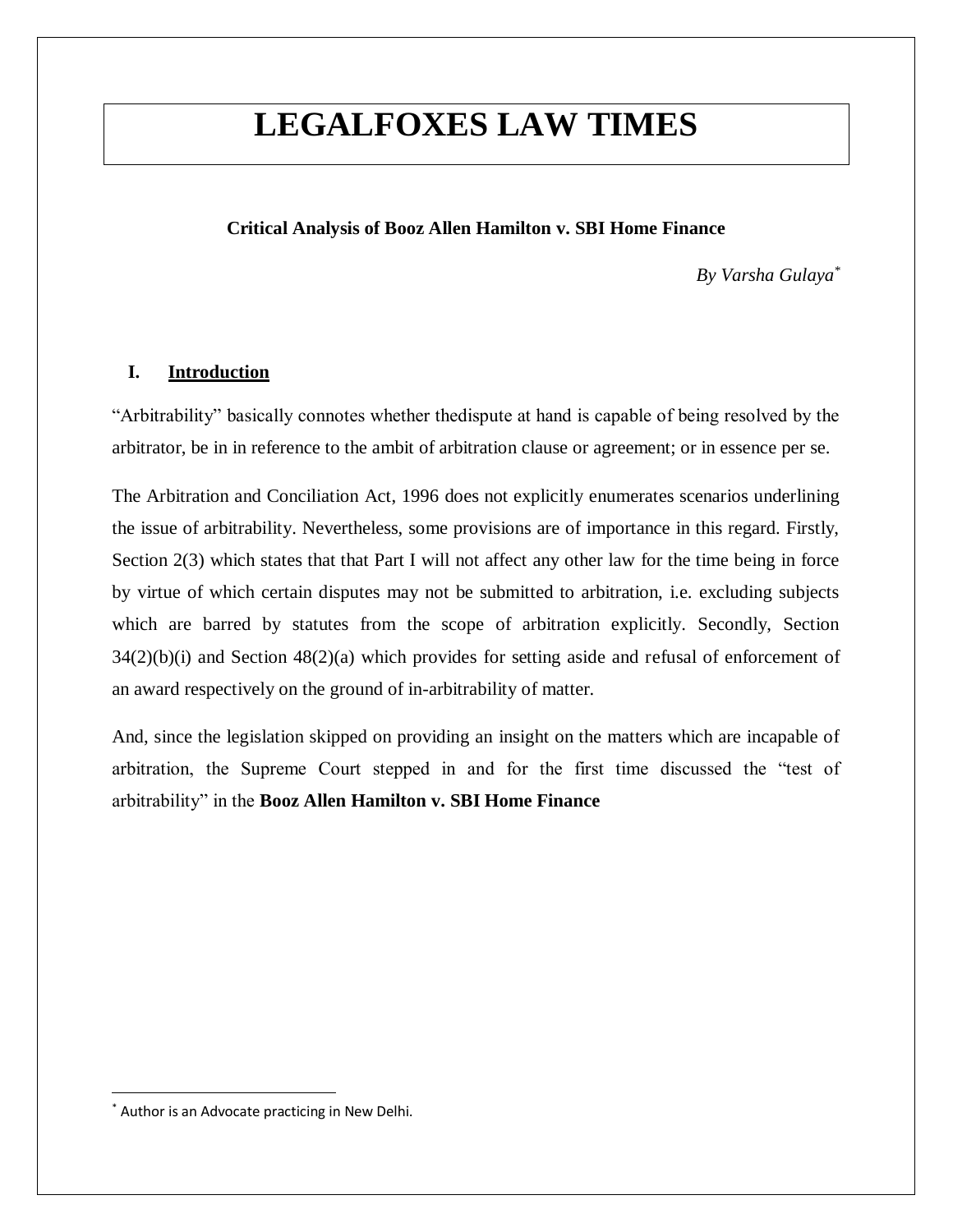2 (Hereinafter referred as Booz Allen).

## **II. Analysis of Booz Allen case**

The key findings in the Booz Allen with respect to arbitrability can be listed down as follows:

- 1. The Hon'ble Supreme Court ruled that one of the areas which has to be determined by the Courts is 'whether the matter before it is arbitrable or not' which came to be known as "test of arbitrability". It was stated, *"… if the defendants file an application under section 8 stating that the parties should be referred to arbitration, the court (judicial authority) will have to decide (i) whether there is an arbitration agreement among the parties; (ii) whether all parties to the suit are parties to the arbitration agreement; (iii) whether the disputes which are the subject matter of the suit fall within the scope of arbitration agreement; (iv) whether the defendant had applied under section 8 of the Act before submitting his first statement on the substance of the dispute; and (v) whether the reliefs sought in the suit are those that can be adjudicated and granted in an arbitration."* Determination of point (iii) is that of "Contractual arbitrability" and determination of point  $(v)$  is that of "Substantive arbitrability". The latter is generally referred to as the test of arbitrability.
- 2. It was observed that issue of arbitrability is not to be decided by the Courts when an application is made for appointment of arbitrator under section 11 of the Arbitration and Conciliation Act, 1996 but by the arbitral tribunal later on.
- 3. The Supreme Court listed three facets of arbitrability, namely:
	- *a)* whether the disputes are capable of adjudication and settlement by arbitration? [Substantive arbitrability]
	- *b)* Whether the disputes are covered by the arbitration agreement? [Contractual Arbitrability]
	- *c)* Whether the parties have referred the disputes to arbitration? That is the disputes which parties have referred to arbitration
- 4. Every dispute, civil or commercial which can be resolved by the Court can be subject matter of arbitration unless the jurisdiction of arbitral tribunals is excluded either expressly [S. 2(3) of the 1996 ACt] or by necessary implication.

 $2(2011)$  5 SCC 532.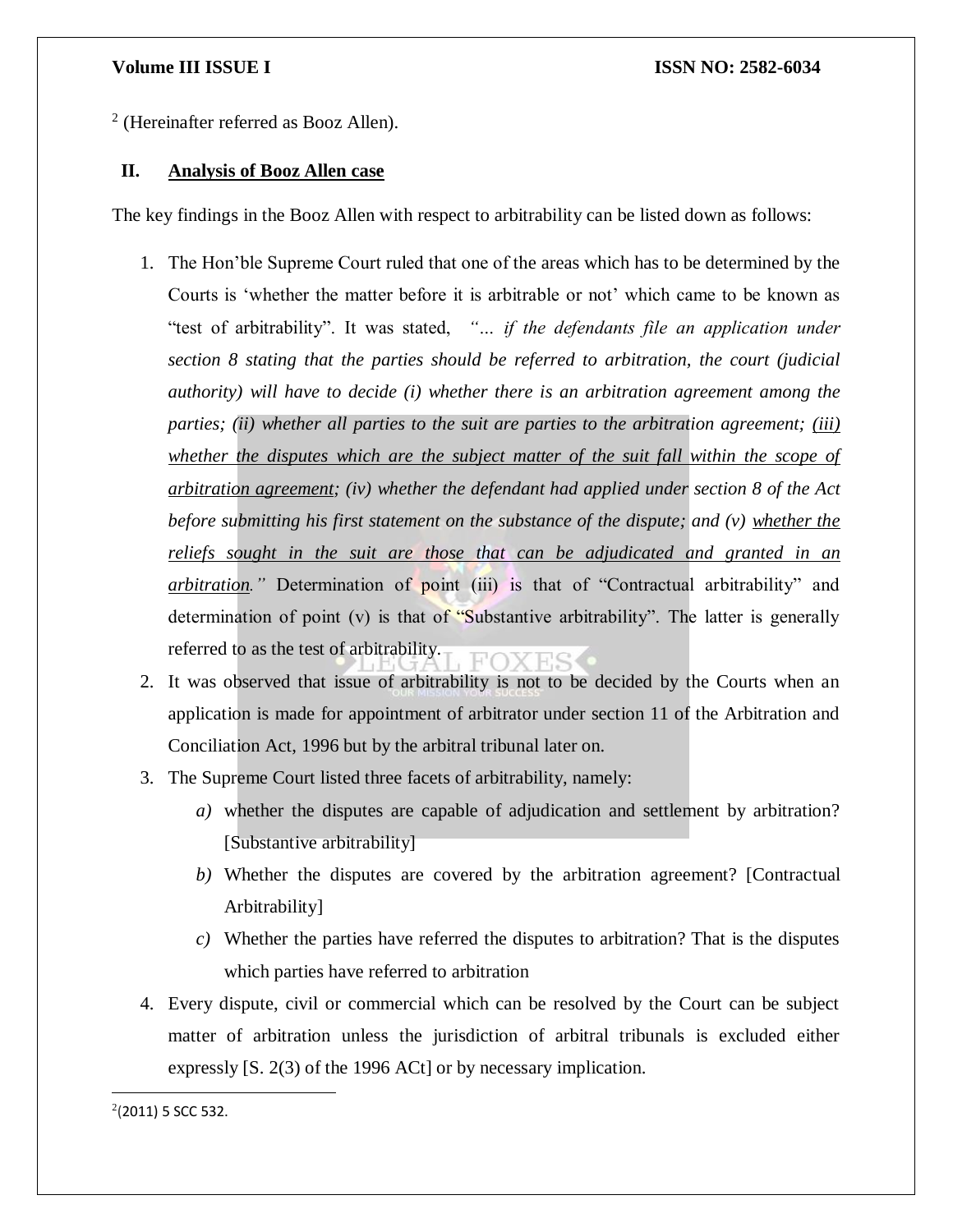## **Volume III ISSUE I ISSN NO: 2582-6034**

5. The Supreme Court in para 36 stated, *"The well-recognized examples of non-arbitrable disputes are: -*

> *(i) disputes relating to rights and liabilities which give rise to or arise out of criminal offences;*

> *(ii) matrimonial disputes relating to divorce, judicial separation, restitution of conjugal rights, child custody;*

*(iii) guardianship matters;* 

*(iv) insolvency and winding up matters;* 

*(v) testamentary matters (grant of probate, letters of administration and succession certificate); and* 

*(vi) eviction or tenancy matters governed by special statutes where the tenant enjoys statutory protection against eviction"*

- 6. The Court provided the above non-exhaustive list of non-arbitrable disputes by drawing distinction between "actions in personam" and "actions in rem". While the former means "actions determining the rights and interests of the parties themselves in the subject matter of the case", the latter denotes, "actions determining rights and interests of the parties, not merely among themselves but also against all persons at any time claiming an interest". While observing that "actions in rem" are required to be adjudicated by the Courts or the public tribunals as mandated by the respective statutes and not by the arbitration tribunals, it also cautioned that *first*, this general rule is not rigid or inflexible and *second*, disputes relating to sub-ordinate rights in personam arising from rights in rem have always been considered to be arbitrable.
- 7. The Supreme Court referred to,
	- a) **Haryana Telecom Limited vs. Sterlite Industries India Ltd<sup>3</sup> –, where it was** held that matter relating to winding up of companies are provided for in the Companies Act and power to order so is conferred on the Courts. Therefore, arbitrators have no jurisdiction to decide on such disputes irrespective of the agreement between the parties.

<sup>3</sup> 1999 (5) SCC 688.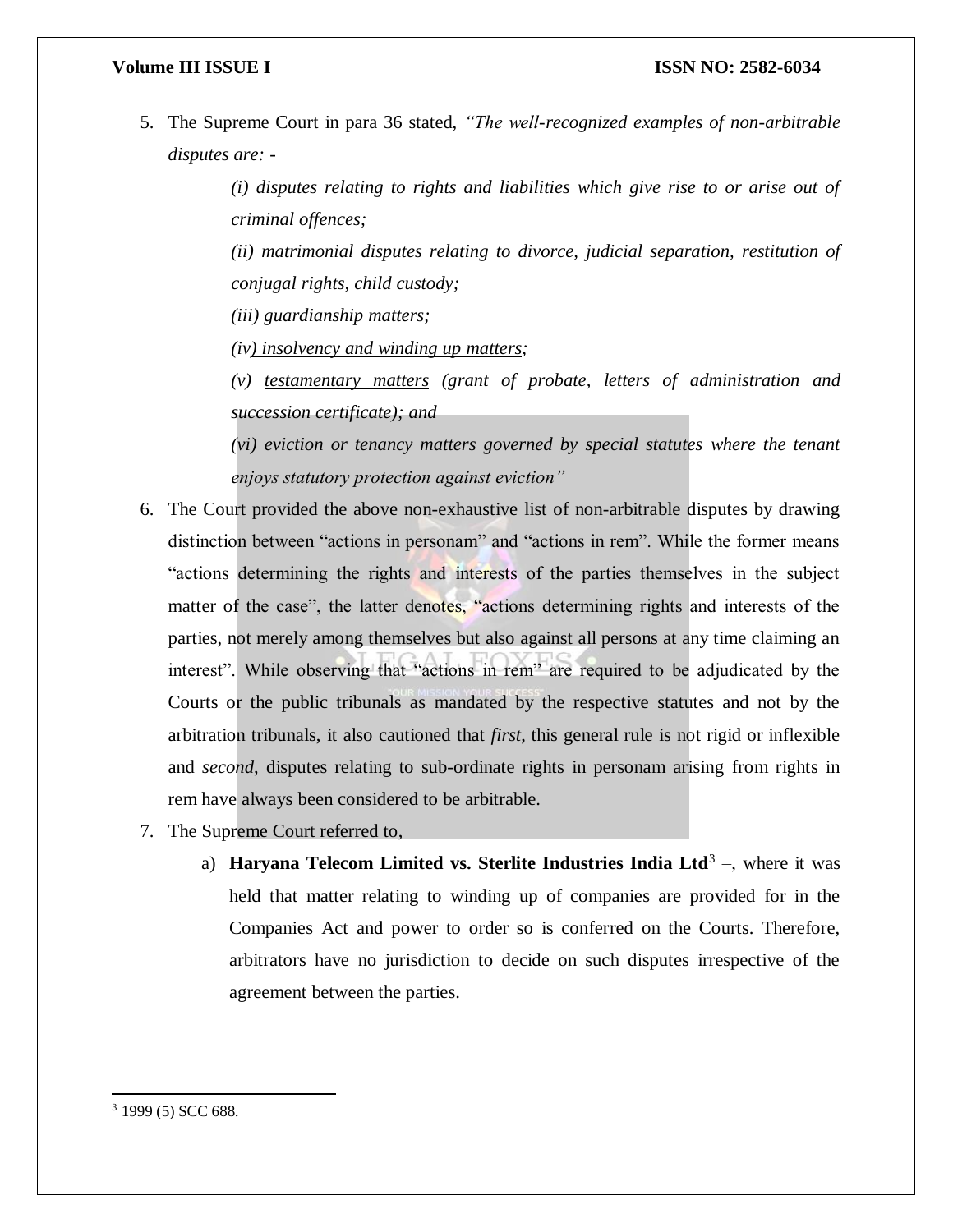b) Olympus Superstructures Pvt Ltd vs. Meena Vijay Khetan and others<sup>4</sup>, where the Court decided that the Specific Relief Act, 1963 contains no explicit prohibition for referring the matter of specific performance of contract relating to immovable property to arbitration. Thus, such disputes are arbitrable.

The Court in this decision also noted that while matters like criminal offences and matrimonial disputes may not be subject matter of resolution by arbitration, matters incidental thereto such as right to damage from personal injury or determination of terms on which husband and wife want to separate may be referred to arbitration

- c) **ChiranjilalShrilal Goenka vs. Jasjit Singh and Ors.<sup>5</sup>- The court observed that** grant of probate is judgment in rem and thus not amenable to arbitration.
- 8. Finally, while deciding on the facts of the case at hand, observed that while agreement to sell and agreement to mortgage are arbitrable but the mortgage suit for sale of the mortgaged property or for enforcement of mortgage are in nature of right in rem and have to be decided by the courts of law. The reason for declaring such disputes as nonarbitrable is that the courts can protect interests of persons other than the parties to the suit which the arbitral tribunals are not armed with.

HGAI FC

# **III.** Post Booz Allen case position

In Vimal Kishor Shah v. Jayesh Dinesh Shah<sup>6</sup>, the Apex Court added a seventh category of cases to the six non-arbitrable categories set out in Booz Allen, namely, disputes relating to trusts, trustees and beneficiaries arising out of a trust deed and the Trust Act.

In **A. Ayyasamy Vs. A. Paramasivam and Others**<sup>7</sup> (hereinafter referred as "A. Ayyasamy") the Supreme Court observed that

*"the courts have held that certain disputes like criminal offences of a public nature, disputes arising out of illegal agreements and disputes relating to status, such as divorce, cannot be referred to arbitration. The following categories of disputes are generally treated as non-arbitrable: (i) patent, trade-marks and* 

 $\overline{a}$ 

6 (2016) 8 SCC 788.

 $4$  1999 (5) SCC 651.

 $5$  1993 (2) SCC 507.

<sup>7</sup> (2016) 10 SCC 386.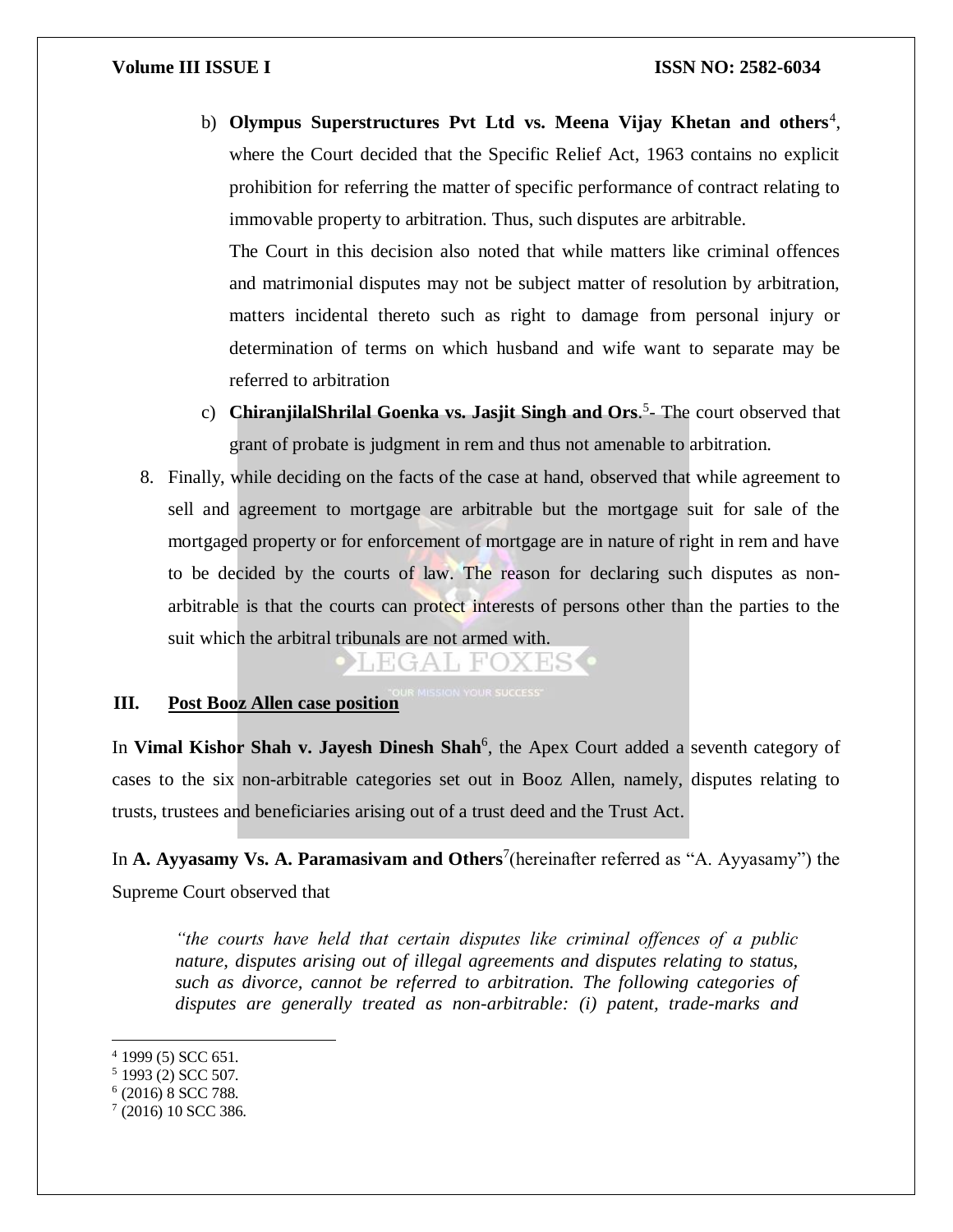*copyright; (ii) anti-trust/competition laws; (iii) insolvency/winding up; (iv) bribery/corruption; (v) fraud; (vi) criminal matters. Fraud is one such category spelled out by the decisions of this Court where disputes would be considered as non-arbitrable."*

In M/S. Emaar Mgf Land Limited v. Aftab Singh<sup>8</sup>, the Court ruled, "Not only the proceedings *of Consumer Protection Act, 1986 are special proceedings which were required to be continued under the Act despite an arbitration agreement, there are large number of other fields where an arbitration agreement can neither stop or stultify the proceedings. For example, any action of a party, omission or commission of a person which amounts to an offence has to be examined by a criminal court and no amount of agreement between the parties shall be relevant for the said case. … Similarly, there are several issues which are non-arbitrable. There can be prohibition both express or implied for not deciding a dispute on the basis of an arbitration agreement…"* The Court further held that it is only the case where specific/special remedies are provided for and which are opted by an aggrieved person that judicial authority can refuse to relegate the parties to the arbitration.

Thus, what follows from the Booz Allen and later decisions on "arbitrability" is that matters are non-arbitrable if, firstly, matter even if brought within the scope of arbitration agreement or clause, falls within the category of "rights in rem"; and secondly, if excluded by necessary implication.

## **IV. Shortcomings of Booz Allen case**

The decision of Booz Allen has fallen short on various counts, such as:

1. This case drew a distinction between arbitrable and non-arbitrable matter on lines of actions in rem and actions in personam. However, it failed to appreciate that there might be some matters which though actions in personam might have elements of criminality. One such example can be given of fraud. As early as in 1943, the Patna High Court in Narsingh Prasad Boobna and others v. Dhanraj Mills<sup>9</sup> enunciated where existence of fraud is evident then the ordinary courts will be better suited for adjudication as opposed

 $\overline{\phantom{a}}$ 

<sup>8</sup> (2019) 12 SCC 751.

<sup>9</sup> AIR 1943 Pat. 53.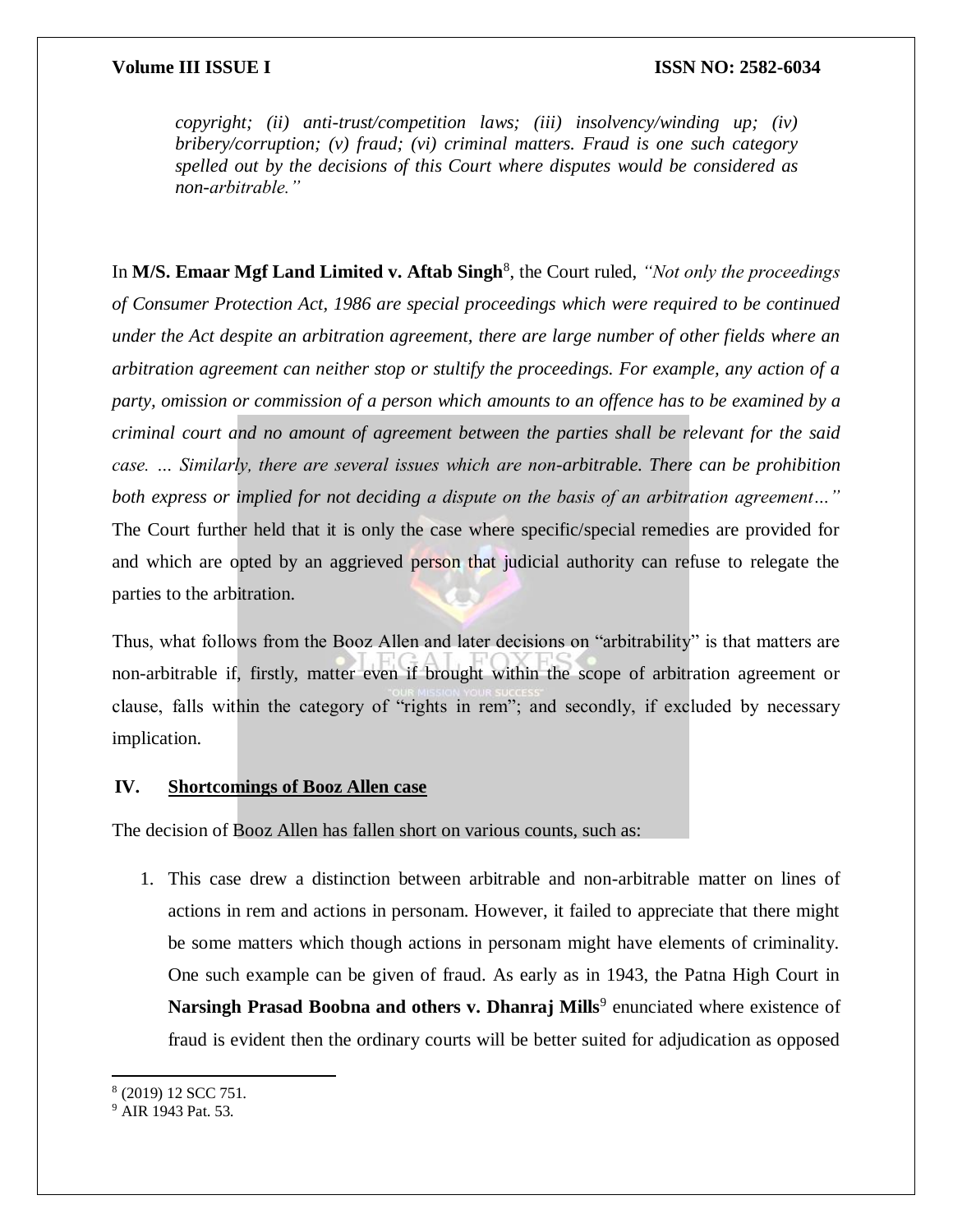## **Volume III ISSUE I ISSN NO: 2582-6034**

to the arbitral tribunals. Later in in **Abdul Kadir Shamsuddin Bubere v. Madhav Prabhakar Oak**<sup>10</sup>, the Supreme Court opined that in case of allegation of serious fraud the accused can demand the case to be tried by ordinary court as opposed to arbitration. However, the Court further observed that allegation which merely touched upon fraud would not count to interfere with arbitration proceeding. In 2009, the Apex Court in **N. Radhakrishnan v. Maestro Engineers and Ors<sup>11</sup> reiterated Abul Kadir and thus** excluding serious allegation of fraud from scope of arbitration as in the case dwelling into the allegation of malpractice and manipulation of account books and finances would require detailed investigation. Thus, the Supreme Court while deciding in the Booz Allen case, did not consider this aspect even.

However, in A. Ayyasamy case<sup>12</sup>, while clarifying the N. Radhakrishnan case it held that simple allegation of fraud which affects only the internal affairs of the party without any ramification on the public domain as such are arbitrable but where allegation of fraud went to the roots of the agreement itself are matters of complex fraud. Finally, in 2019, three judges' bench in **Rashid Raza v. Sadaf Akhtar**<sup>13</sup> approved the categorization of fraud into simple and complex for deciding the arbitrability and laid down two-pronged test, i.e. first to decide whether fraud runs the entire contract as well as arbitration agreement to render it void and second, to decide whether fraud is simple or complex. Recently, in **N.N. Global Mercantile Pvt. Ltd v. Indo Unique Flame Ltd.<sup>14</sup>**, the Apex Court while referring to the Avitel Post Studioz Ltd. &Ors. v. HSBC PI Holdings (Mauritius Limited)<sup>15</sup> ruled that the civil aspect of fraud (which is defined in section  $17$ 

a) arbitration agreement being vitiated by fraud or fraudulent inducement or b) fraud goes to the validity of underlying contract and thereby impeaches the arbitration clause.

of the Contract Act, 1872) is arbitrable with exceptions being allegations with respect to

The Court in N.N. Global case went on to hold the rationale for excluding the fraud until now was the need to go through voluminous evidence but now arbitral tribunal are anyhow required to go through bulky evidences in commercial disputes. Hence, *"The* 

<sup>&</sup>lt;sup>10</sup> AIR 1962 SC 406.

<sup>11</sup> (2010) 1 SCC 72.

<sup>&</sup>lt;sup>12</sup> Supra note 6.

 $13$  (2019) 8 SCC 710.

<sup>14</sup>Decided on 11 January 2021 by the Supreme Court of India.

<sup>15</sup> (2020) SCC OnLine SC 656